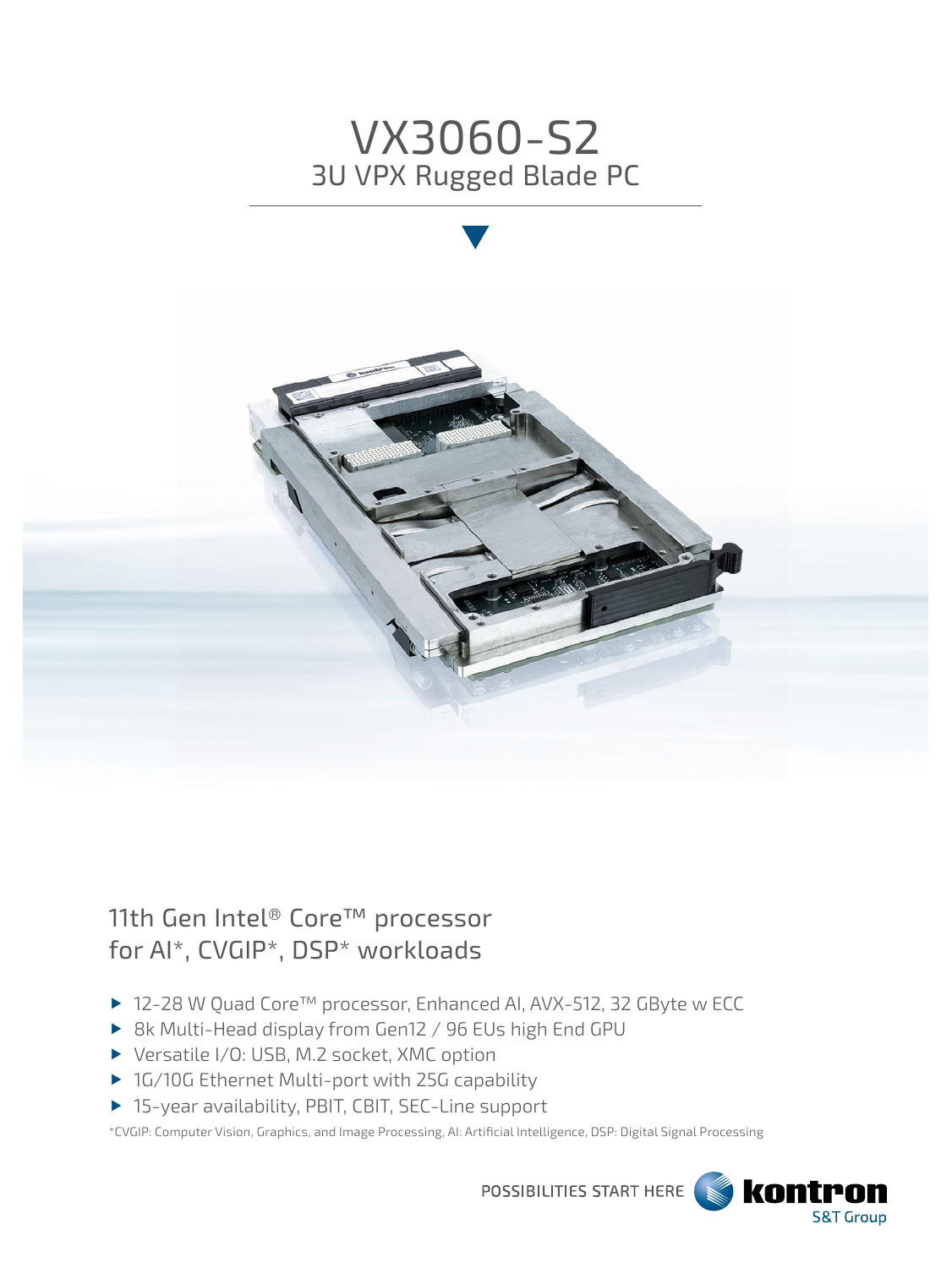# VX3060-S2 The ultimate single board PC

The new 10nm gen Intel® System On Chip (SOC) SKUs pack an unmatched feature set in a low power envelope enabling a solid foundation for almost all rugged computing use cases. Introduced with 15 years of availability, it is a serious candidate for long term deployments.

With the VX3060-S2, Kontron takes this outstanding silicon architecture to the next level, in the form of a rugged single 3U VPX board PC, boasting numerous innovations and extensions designed to fulfill the most demanding mission profiles.

Deploying with the VX3060-S2 that was developed in alignment with the SOSA™ Technical Standard is a sure way to deploy a vast choice of applications and serve demanding programs with a single computer blade for years to come, optimizing development efforts and long term logistics.

## THE 11TH GEN INTEL® CORE™ PROCESSOR PLATFORM

Dawning the previous Intel 10th generation silicon, the 10nm Intel® SOC of the VX3060-S2 offers superb performance in a reasonable power budget. Designed with capabilities such as PCIe gen4, it is also a perfect fit for blade computing with constrained mechanical enveloppe and power budget and growing software requirements to host demanding applications within a minimum number of boards.

The SKUs selected for VX3060-S2 are quad core units, with specialized instructions for Artificial Intelligence (VNNI) and Doubled Signal Processing performance (AVX512). Computer vision and media processing also enjoy twice the performance of the previous generation thanks to the Gen12 Gfx graphics engine. The featured 96 execution units benefit from a direct on-chip access to main memory, delivering outstanding performance per EU compared with traditional discrete graphics silicon with many more EUs.

#### COMPATIBILITY WITH OPEN VPX SYSTEMS

The VX3060-S2 is compatible with the following VITA65 OpenVPX Profile:

SLT3-PAY-2F2U-14.2.3

A non SOSA version of this board named VX3060 also exists and is compatible with the following VITA65 OpenVPX slots profiles :

- SLT3-PAY-1F1F2U-14.2.4
- SLT3-PAY-1F1F2U1TU1T1U1T-14.2.16
- MOD3-PAY-1F1F2U1TU1T1U1T-16.2.15-2



#### RELIABILITY AND ROBUSTNESS

The selected CPU SKU reliability is guaranteed for 10 years up to 100 % active usage profile.

VX3060-S2 Rugged Air cooled variant is designed to meet VITA 47 class EAC6 V2 and can operate in extended temperature environments up to of -40 °C/+70 °C.

VX3060-S2 Rugged Conduction cooled version is a Plug-in unit according to VITA 48.2 Type 2, Secondary Side Retainer. It can operate up to 85 °C card edge temperature according to VITA 47 depending on the processing load and mezzanine power.

Built-In test capabilities enable effective local and remote maintenance:

- ▶ PBIT is OS independent. It is designed as a new EFI BIOS command.
- A CBIT engine is part of the Kontron Linux™ BSP.

See the software section for details.

## CYBER SECURITY, SECURE DEPLOYMENTS

VX3060-S2 design is compatible with the Kontron SEC-Line offering and featuring two secure elements: TPM and AppProtect. TPM supports, measured boot and hardware protection of crypto keys. For secured application deployments, the AppProtect technology protects application code both in transit and at rest, and restricts program execution solely to boards hosting a valid license in the 2nd secure element.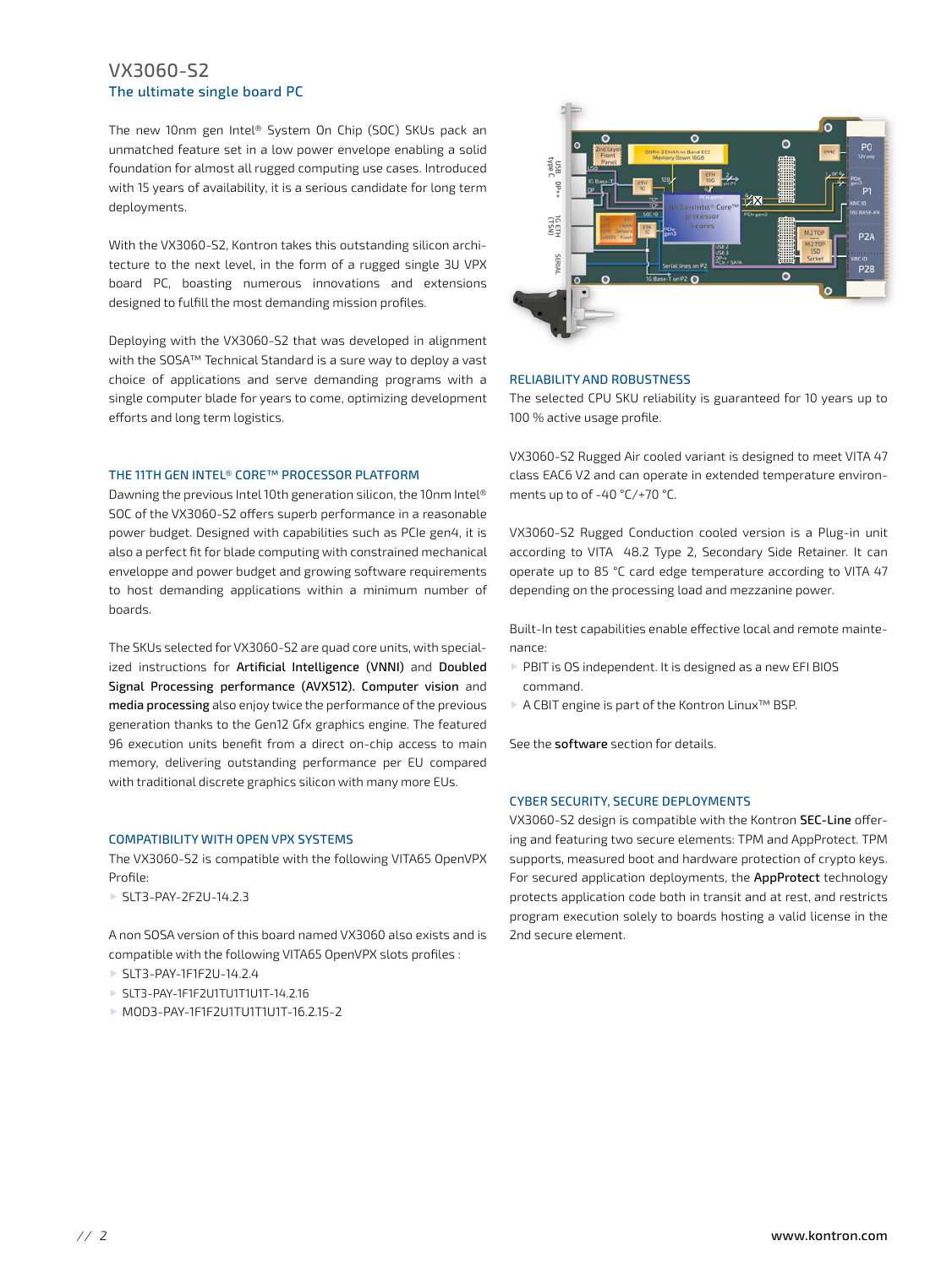# VX3060-S2 ARCHITECTURE

The Kontron VX3060-S2 architecture is designed as a reusable building bloc offering the best SWAP-C ratio for a rugged computer. Designing it to fit first the 3U VPX standard computer blade use case, numerous capability options also make this computer the ideal candidate to build powerful and versatile rugged box PCs.

TCC: The VX3060-S2 architecture has support for Time Coordinated Computing use cases with new Time Aware GPIO feature. The latter can be used to implement nanoseconds synchronization between multiple CPUs.

Network performance: Leveraging a server class multi MAC silicon and adequate connectors, a profile can reach up to 50Gb/s of data plane bandwidth in the form of two 25Gb/s KR ports on P1 (50GBase-KR2).

NVMe Storage: top M.2 socket is available to connect legacy SATAIII or 1x PCIe gen3 SSD units. With PCIe, NVMe OS device drivers offer lower latency and better management of existing FLASH based storage.

Fiber Optics: VX3060-S2 includes provisions to offer fiber optics connectivity for high performance networking, a key asset for internal box computers as well as 2nd layer routing with maximum signal quality.

XMC mezzanine: Linked to a x4 or x1 PCIe gen 3 port of the SOC. X8d+X12d VITA 46.9 XMC I/O routing with 20 differential pairs plus 4 single ended pins on the rear P2 complete this option.

#### VX3060-S2 SOFTWARE

Kontron provides a rich Linux™ BSP to fully exercise the capabilities of V3060. Instant evaluation and benchmarking is made possible thanks to a Fedora Live USB image. The image includes all the BSP source code to support the VX3060-S2 in any Linux distribution with the following features:

System Management: The CPLD does the central housekeeping of the computer blade: power supplies control and monitoring, SOC out-of-band i2c signals, RESET, LEDs, GPIO etc). System management resources such as inter blade control and monitoring registers routed via VPX SMB buses can also be managed via kernel driver and the *cpldtool* command. VITA46.11 IPMI is supported.

PBIT: maximal coverage with no programming. VX3060-S2 PBIT "Expert mode" Learn/Compare approach records all board settings

and connections status for all peripherals into a reference in one step. At each power on PBIT can measure again and signal any difference suppressing the need to dive into complex application code investigations. The PBIT occurs before the boot sequence, it is thus independant of the OS used.

CBIT: a turnkey Linux™ service provides a continuous flow of health data (XML format). Local and remote monitoring agents access a synthetic vision of the computers health status, with detailed information for each measurement point: status, margins and stat. Fully extensible, the CBIT data format is compatible with allmodern high level APM solutions.

The CBIT service in each VX3060-S2 provides an interactive dashboard accessible with any browser (http://hostname/ KEHM-Result.xml )

|                                      |                          | Extensible Computer Monitoring Framework by KONTRON, available in CMON-Line and FLEET-Line software |                               |  |  |
|--------------------------------------|--------------------------|-----------------------------------------------------------------------------------------------------|-------------------------------|--|--|
| Top Level<br>By Domain (with action) | By Severity (with rules) | By Group (click on sensor name for details )                                                        | no loyalid sensors or issues. |  |  |
| <b>Sensor Group</b>                  |                          | <b>Group State</b>                                                                                  | Go to Details                 |  |  |
| <b>Vital Product Data</b>            |                          | <b>WARNING</b>                                                                                      | Go to vpd                     |  |  |
| SW revisions                         |                          | <b>SUCCESS</b>                                                                                      | Go to version                 |  |  |
| system information                   |                          | <b>WARNING</b>                                                                                      | Go to information             |  |  |
| operating temp                       |                          | <b>SUCCESS</b>                                                                                      | Go to temperature             |  |  |
| operating voltage and current        |                          | <b>SUCCESS</b>                                                                                      | Go to voltages_currents       |  |  |
| Performance                          |                          | <b>SUCCESS</b>                                                                                      | Go to performance             |  |  |
| <b>Devices</b>                       |                          | <b>WARNING</b>                                                                                      | Go to devices                 |  |  |
| Other Info                           |                          | <b>SUCCESS</b>                                                                                      | Go to states                  |  |  |
| System security                      |                          | <b>SUCCESS</b>                                                                                      | Go to security                |  |  |
| Logical Rule for Safety              |                          | <b>WARNING</b>                                                                                      | Go to logicalSensor           |  |  |

| <b>Vital Product Data</b> |                          |                     | Group State is WARNING |                  |                    |
|---------------------------|--------------------------|---------------------|------------------------|------------------|--------------------|
| <b>Sensor Name</b>        | <b>Sensor Reading</b>    | <b>Sensor State</b> | <b>Nb Readings</b>     | <b>Nb Alarms</b> | <b>Nb Warnings</b> |
| Board Manufacturer        | Kontron                  | <b>SUCCESS</b>      |                        |                  |                    |
| Board Name                | <b>VM605x</b>            | <b>SUCCESS</b>      |                        |                  |                    |
| Board Type                | VM6052-SA27-30/EFT       | <b>SUCCESS</b>      |                        |                  |                    |
| Board Manufacturing Date  | Year 2013 Week 51        | <b>WARNING</b>      |                        |                  |                    |
| Board Serial Number       | 1813511000002            | <b>SUCCESS</b>      |                        |                  |                    |
| EC Level                  | 18001A0                  | <b>WARNING</b>      |                        |                  |                    |
| .                         | <b>***: *****:******</b> |                     |                        |                  |                    |

// VX3060-S2 CBIT embedded dashboard

#### VX3060-S2 FOR SAFETY CRITICAL APPLICATIONS

Multiple features make VX3060-S2 the ideal choice for Safety Critical applications:

- power and temperature monitoring
- ferro magnetics RAM for permanent log
- multiple network and I/O ports on the front as well as the backplane side provide flexibility for connector choice
- ▶ integrated memory ECC
- **Time Coordinated Computing: nanoseconds precision** synchronization for multi board configurations